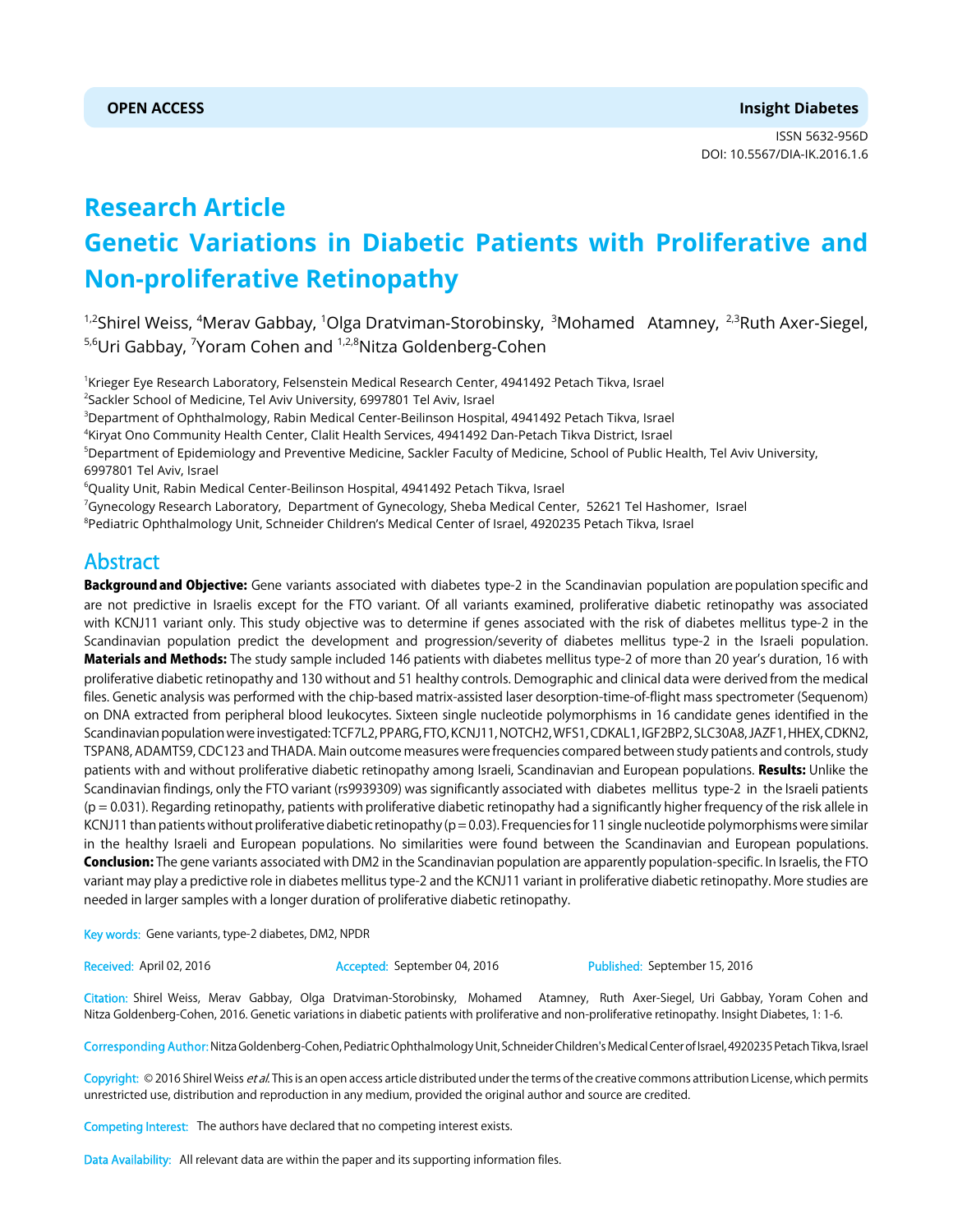# INTRODUCTION

The main risk factors for the progression of diabetes mellitus type-2 (DM2) are duration of diabetes, poor control of glucose and high arterial blood pressure1-3. It is now well recognised that genetic factors may play a contributory or interactive role as well $4-6$ . Of the many candidate genes identified in early genome-wide association studies<sup>7</sup>, variants in three have been consistently associated with DM2: TCF7L2, KCNJ11 and PPARG<sup>8,9</sup>. More recently, several gene variants were shown in reproducible studies to increase susceptibility to DM2 (CDKAL1, IGF2BP2, locus on chromosome 9 close to CDKN2A/CDKN2B, FTO, HHEX, SLC30A8 and WFS1)10,11 and a meta-analysis reported six novel gene variants that affect pancreatic beta-cell function: JAZF1, CDC123/CAMK1D, TSPAN8/LGR5, THADA, ADAMTS9 and NOTCH212.

In 2008, Lyssenko *et al*.<sup>4</sup> genotyped candidate gene variants for DM2 in 18,831 Scandinavia, Swedish and Finnish, subjects of whom 12% had acquired DM2 during a median follow-up time of 23.5 years. Of the 16 single nucleotide polymorphisms (SNPs) investigated, 11 were found to be significantly associated with the risk of DM2 independent of clinical risk factors; eight were associated specifically with impaired beta-cell function. Prompted by these findings, this study sought to examine the predictive value of the same 16 SNPs for DM2 in Israeli patients.

# MATERIALS AND METHODS

**Study population:** A double case-control study design was used. The study group consisted of 146 adults (age range 70.67±9.9) with DM2 attending the Department of Ophthalmology of a Tertiary Medical Center in 2009-2014. Given the importance of environmental factors such as glucose control on the outcome and complications of DM2, this study selected only individuals who were known to have had the disease for more than 20 years. Sixteen had been diagnosed with PDR within 10 years of diagnosis and 130 did not have PDR. The control group included 51 sex and age-matched nondiabetic subjects attended the Ophthalmology outpatient clinic.

Data collection: Data on medical history and clinical and fundus examinations were derived from the medical charts. Only patients for whom complete data were available were included in the study. Genetic analysis was performed using a chip-based matrix-assisted laser desorption-time-of-flight (MALDI-TOF) mass spectrometer (Sequenom, San Diego, CA, USA) as previously described<sup>13</sup>. Blood was withdrawn (5 mL) from each study participant under approval of the National and Institutional Review Boards and genomic DNA was extracted from peripheral blood leukocytes using the Puregene DNA Purification Blood Kit (Gentra Systems, Minneapolis, MN). Sixteen risk SNPs in 16 genes derived from the study of Lyssenko *et al*.<sup>4</sup> were genotyped: HHEX, PPARG, IGF2BP2, ADAMTS9, FTO, NOTCH2, SLC30A8, CDKAL1, CDKN2, JAZF1, TCF7L2, TSPAN8, KCNJ11, THADA, WFS1 and CDC123. In brief, assay design software (Sequenom) was used to design specific primers flanking mutation sites and extension primers that bind adjacent to the mutation site (primers available upon request). After the region of interest was amplified, the primer extension reaction was performed including sequence-specific hybridization and sequence-dependent termination. This generated different products for the mutated and wild-type alleles, each with a unique mass value. The extension products were spotted onto silicon chips preloaded with proprietary matrix (SpectroChip, Sequenom) which were subsequently read with the MALDI-TOF mass spectrometer.

**Study procedure:** Clinical and genetic parameters were compared between patients with DM2 and nondiabetic controls within the DM2 group between patients with and without PDR. In addition, allele frequencies in the study patients were compared with the reported data in the large Scandinavian study (16,061 subjects from the Malmo Preventive Project, 2063 with DM2 and 2770 subjects from the Botnia studies, 138 with DM2) and on European SNP database (Hapmap Project using http://asia.ensembl.org/ (379 healthy subjects).

**Statistical analysis:** Categorical variables were expressed as frequency distributions and compared between groups with Fisher's exact test. Normally distributed continuous data were expressed as Means±Standard Deviations (SD) and compared between groups with Student's t-test. All tests were two-tailed. Statistical significance was defined as a p-value of less than 0.05. All analyses were conducted using SPSS 21.0 (SPSS, Inc.; Chicago, IL, USA).

# RESULTS

The demographic and clinical characteristics of the cohort are shown in Table 1. By contrast to the Scandinavian study in which 11 of the same 16 SNPs tested were found to be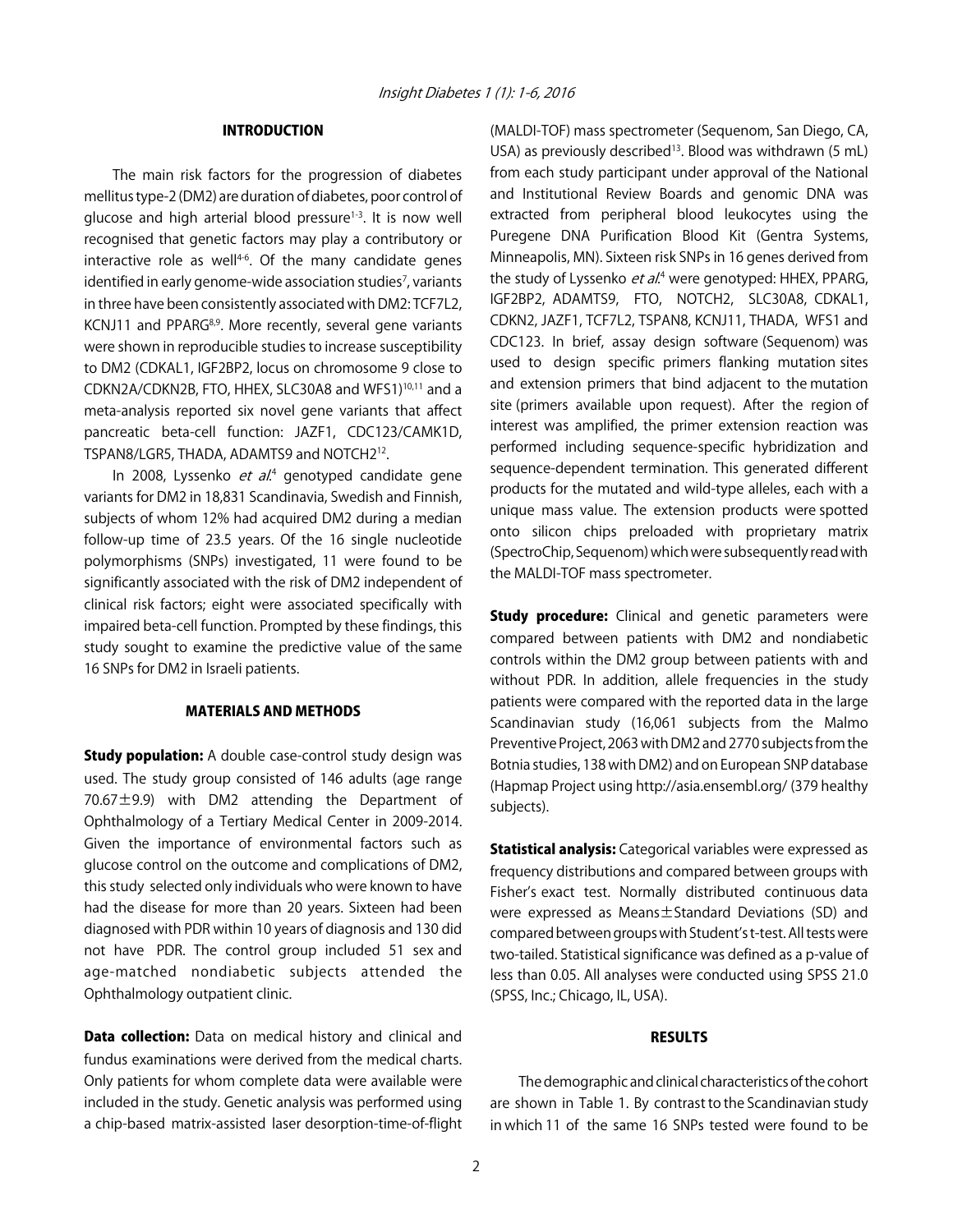#### Insight Diabetes 1 (1): 1-6, 2016

| Characteristics                       | Subgroup   | N  | $Mean \pm SD$     | $Mean \pm SE$ | p-value (t-test) |
|---------------------------------------|------------|----|-------------------|---------------|------------------|
| Age (year)                            | <b>NDR</b> | 93 | $69.43 \pm 9.76$  | 1.01          | 0.03             |
|                                       | <b>PDR</b> | 14 | 63.50 ± 7.94      | 2.12          |                  |
| Disease duration (year)               | <b>NDR</b> | 85 | $19.27 \pm 8.19$  | 0.89          | 0.00             |
|                                       | <b>PDR</b> | 15 | $4.87 \pm 4.60$   | 1.19          |                  |
| Age at diagnosis (year)               | <b>NDR</b> | 84 | $49.63 \pm 10.13$ | 1.11          | 0.01             |
|                                       | <b>PDR</b> | 13 | 57.46±9.32        | 2.59          |                  |
| Last HbA1C (%)                        | <b>NDR</b> | 86 | $7.45 \pm 1.37$   | 0.15          | 0.15             |
|                                       | <b>PDR</b> | 14 | $8.33 \pm 2.10$   | 0.56          |                  |
| Body mass index                       | <b>NDR</b> | 86 | $28.77 \pm 5.30$  | 0.57          | 0.92             |
|                                       | <b>PDR</b> | 12 | $28.61 \pm 2.61$  | 0.75          |                  |
| Highest triglycerides (mg $dL^{-1}$ ) | <b>NDR</b> | 86 | 194.43 ± 106.10   | 11.44         | 0.61             |
|                                       | <b>PDR</b> | 13 | 178.77 ± 70.17    | 19.46         |                  |

NDR: No diabetic retinopathy and PDR: Proliferative diabetic retinopathy

Table 2: Frequency of risk alleles in Israeli patients with or without DM2 and European population

|     |                    |            |           |                 |     |                   |    | IL-DM2 vs                          |                |     | IL-control vs    |
|-----|--------------------|------------|-----------|-----------------|-----|-------------------|----|------------------------------------|----------------|-----|------------------|
| Chr | Gene               | SNP        | <b>RA</b> | IL-DM2 RA $(%)$ | N   | IL-control RA (%) | N  | IL-control (p-value) Europe RA (%) |                | N   | Europe (p-value) |
| 10  | <b>HHEX</b>        | rs1111875  | C         | 50              | 125 | 56                | 48 | <b>NS</b>                          | 31             | 379 | $\Omega$         |
| 3   | PPARG              | rs1801282  | C         | 93              | 102 | 88                | 42 | <b>NS</b>                          | 78             | 379 | 0.007            |
| 3   | IGF2BP2            | rs4402960  | T.        | 21              | 122 | 16                | 49 | <b>NS</b>                          | 9              | 379 | 0                |
| 3   | ADAMTS9            | rs4607103  | C         | 46              | 125 | 33                | 45 | <b>NS</b>                          | 62             | 379 | 0                |
| 16  | <b>FTO</b>         | rs9939609  | A         | 35              | 124 | 18                | 51 | 0.031                              | 21             | 379 | 0.003            |
|     | NOTCH <sub>2</sub> | rs10923931 |           |                 | 128 | $\mathbf 0$       | 48 | <b>NS</b>                          | $\overline{2}$ | 379 | <b>NS</b>        |
| 8   | SLC30A8            | rs13266634 | C         | 65              | 117 | 60                | 48 | <b>NS</b>                          | 52             | 379 | <b>NS</b>        |
| 6   | CDKAL1             | rs7754840  | C         | 15              | 123 | 12                | 49 | <b>NS</b>                          | 13             | 379 | <b>NS</b>        |
| 9   | CDKN <sub>2</sub>  | rs10811661 | Τ         | 72              | 119 | 58                | 48 | <b>NS</b>                          | 71             | 379 | <b>NS</b>        |
| 7   | JAZF1              | rs864745   | T         | 26              | 121 | 26                | 47 | <b>NS</b>                          | 22             | 379 | <b>NS</b>        |
| 10  | TCF7L2             | rs7903146  | T         | 13              | 120 | 13                | 48 | <b>NS</b>                          | 11             | 379 | <b>NS</b>        |
| 12  | TSPAN8             | rs7961581  | C         | 13              | 121 | 19                | 48 | <b>NS</b>                          | 8              | 379 | <b>NS</b>        |
| 11  | KCNJ11             | rs5219     | т         | 14              | 129 | 19                | 48 | <b>NS</b>                          | 10             | 379 | <b>NS</b>        |
| 2   | <b>THADA</b>       | rs7578597  | T         | 86              | 127 | 85                | 48 | <b>NS</b>                          | 84             | 379 | <b>NS</b>        |
| 4   | WFS1               | rs10010131 | G         | 45              | 130 | 55                | 49 | <b>NS</b>                          | 38             | 379 | <b>NS</b>        |
| 10  | CDC123             | rs12779790 | G         | 8               | 107 | $\mathbf 0$       | 38 | <b>NS</b>                          | 5              | 379 | <b>NS</b>        |

Chr: Chromosomea, SNP: Single nucleotide polymorphism, RA: Risk allele, IL: Israeli and DM2: Diabetes mellitus type-2

significantly more frequently in patients with DM2 than in subjects without DM2<sup>5</sup> in this Israeli cohort, the only significant difference between the study and control groups was a higher frequency of the FTO gene risk allele (rs9939609) in the diabetic patients ( $p = 0.031$ ) (Table 2). There were no significant between-group differences in any of the other variants investigated.

Within the study group, comparison of the clinical parameters between the diabetic Israeli patients with and without retinopathy revealed that the patients with proliferative retinopathy were significantly older at diagnosis  $(p = 0.01)$  and had had diabetes for a significantly shorter time ( $p = 0.001$ ). There were no between-group differences in mean HbA1C concentration, triglyceride level or body mass index (Table 1). The patients with PDR had a significantly higher frequency of the KCNJII risk allele (rs5219) ( $p = 0.03$ ) and a higher frequency of the WFS1 risk allele (rs10010131) which achieved borderline significance ( $p = 0.066$ ).

Comparison of the Israeli nondiabetic control group and the reported frequency of the European population in the Hapmap project for the same SNPs identified in the Scandinavian study<sup>5</sup> revealed differences in five. The frequencies of the HHEX, PPARG and IGF2BP2 risk alleles were higher in the Israeli cohort than the European population and the frequencies of ADAMTS9 and FTO alleles were higher in the European population (Table 2). The ADAMTS9 was not associated with DM 2 in the Israeli study while FTO was the only gene associated with DM2 in the present study. There was no difference in frequency of any of the other variants tested (NOTCH2, SLC30A8, CDKAL1, CDKN2, JAZF1, TCF7L2, TSPAN8, KCNJ11, THADA, WFS1 and CDC123) between the Israeli cohort with or without PDR and the European population.

On further comparison of the same SNPs between the Scandinavian and European populations, significant differences were found for all 16 (Table 3).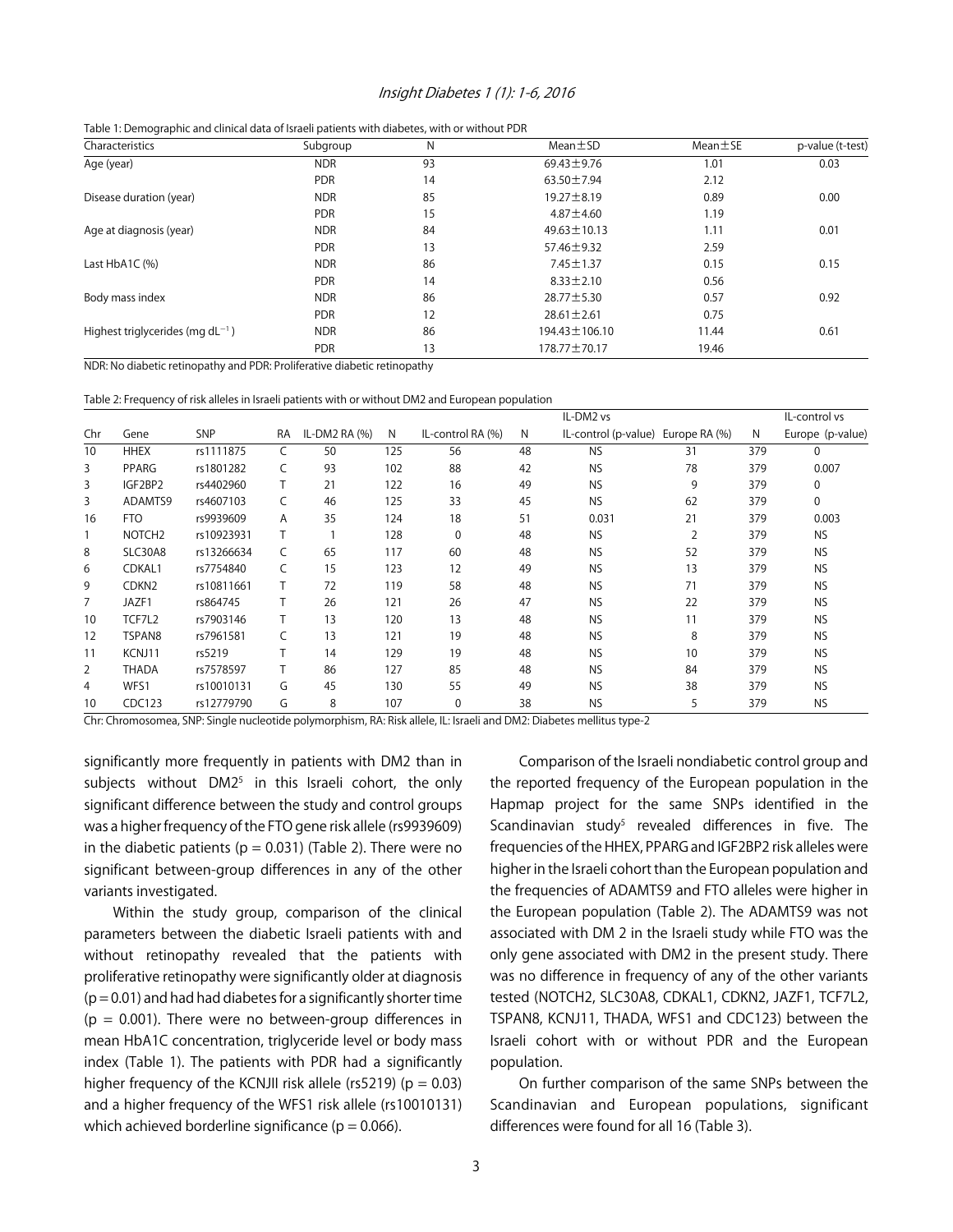| Table 3: Frequency of risk alleles in European (Hapmap) and Scandinavian populations <sup>4</sup> |  |
|---------------------------------------------------------------------------------------------------|--|
|---------------------------------------------------------------------------------------------------|--|

|     |                    |            |           |               |     |              |       |               |      | p-value                  |  |
|-----|--------------------|------------|-----------|---------------|-----|--------------|-------|---------------|------|--------------------------|--|
| Chr | Gene               | SNP        | <b>RA</b> | Europe RA (%) | N   | Malmo RA (%) | N     | Botnia RA (%) | N    | (Europe vs Malmo+Botnia) |  |
| 10  | <b>HHEX</b>        | rs1111875  |           | 31            | 379 | 60           | 12127 | 61.0          | 3815 | 0.000                    |  |
| 3   | PPARG              | rs1801282  | C         | 78            | 379 | 87           | 12155 | 88.0          | 3838 | 0.000                    |  |
| 3   | IGF2BP2            | rs4402960  |           | 9             | 379 | 32           | 11641 | 32.0          | 3516 | 0.000                    |  |
| 3   | ADAMTS9            | rs4607103  |           | 62            | 379 | 76           | 11959 | 77.0          | 3770 | 0.000                    |  |
| 16  | <b>FTO</b>         | rs9939609  | A         | 21            | 379 | 44           | 12117 | 43.0          | 3814 | 0.000                    |  |
|     | NOTCH <sub>2</sub> | rs10923931 |           | 2             | 379 | 10           | 11878 | 12.0          | 3711 | 0.000                    |  |
| 8   | SLC30A8            | rs13266634 | C         | 52            | 379 | 70           | 12109 | 70.0          | 3822 | 0.000                    |  |
| 6   | CDKAL1             | rs7754840  |           | 13            | 379 | 33           | 11750 | 34.0          | 3737 | 0.000                    |  |
| 9   | CDKN <sub>2</sub>  | rs10811661 |           | 71            | 379 | 85           | 11460 | 85.0          | 3672 | 0.000                    |  |
| 7   | JAZF1              | rs864745   |           | 22            | 379 | 52           | 12119 | 54.0          | 3826 | 0.000                    |  |
| 10  | TCF7L2             | rs7903146  |           | 11            | 379 | 30           | 12015 | 32.0          | 3800 | 0.000                    |  |
| 12  | TSPAN8             | rs7961581  |           | 8             | 379 | 26           | 11883 | 27.0          | 3711 | 0.000                    |  |
| 11  | KCNJ11             | rs5219     |           | 10            | 379 | 40           | 11779 | 42.0          | 3821 | 0.000                    |  |
| 2   | THADA              | rs7578597  |           | 84            | 379 | 90           | 11894 | 90.0          | 3726 | 0.000                    |  |
| 4   | WFS1               | rs10010131 | G         | 38            | 379 | 60           | 12121 | 59.0          | 3823 | 0.000                    |  |
| 10  | CDC123             | rs12779790 | G         | 5             | 379 | 19           | 11849 | 19.0          | 3698 | 0.000                    |  |

Chr: Chromosome, SNP: Single nucleotide polymorphism, RA: Risk allele and EU: European

#### **DISCUSSION**

Genetic factors contribute to the onset and progression of chronic complications of DM2 but the genes conferring susceptibility to these disorders remain unclear<sup>14,15</sup>.

In the present investigation of 16 gene polymorphisms found to be associated with the risk of DM2 in a Swedish and Finnish population<sup>4</sup>, only one was significantly associated with DM2 in this Israeli cohort. Despite the heterogeneity of the Israeli population, a similarity in the frequency of the risk alleles was noted on comparison of Israeli cohort with a European population. Interestingly, when the Scandinavian and European populations were compared, significant differences were found for all the published risk alleles (Table 3). Together, these findings suggest that the Scandinavian population is not representative of the European population and the majority of the SNPs identified as associated with DM2 in the Scandinavian study are population-specific.

The sole SNP of the 16 evaluated that occurred at a significantly different frequency between patients with DM2 and healthy subjects in both the present Israeli study and the Scandinavian study<sup>4</sup> was rs9939309 in the FTO gene. This was one of the five variants that differed between the Israeli and European populations. Hence, this study concluded that this gene is a risk allele for the development of DM2 but it is population-dependent. Interestingly, the FTO gene has been associated with a risk of obesity in white Europeans. However, in Southern Indians, the association of the FTO gene with diabetes is apparently not mediated by body mass index $16,17$ .

In this DM2 group, there were two different phenotypes of retinal disease with ( $n = 16$ ) and without ( $n = 130$ ) PDR. The patients with PDR had a significantly higher than expected frequency of the rs5219 polymorphism in KCNJ11 ( $p = 0.03$ ) and developed PDR in short duration since diagnosed. They also had a higher frequency of the rs10010131 polymorphism in WFS1 but the difference reached only borderline significance ( $p = 0.066$ ). Thus, although these variants were not associated with the risk of developing DM2, they were associated with the risk of more severe disease with retinal complications.

Genetic association studies of PDR in other specific and universal populations identified additional candidate genes18-20. Significant associations with four SNPs in the VEGF gene were reported in a Chinese population (p<0.001-0.006)18 and a study of Caucasians in the UK yielded a significantly different distribution of the VEGF-460 genotype between patients with PDR ( $n = 69$ ) and other grades of retinopathy, independently of blood pressure, glycemic control, duration of diabetes<sup>19</sup> and obesity ( $p = 0.02$ ). In the Indian population, screening of nine loci (15 polymorphisms) selected from previous studies (RAGE, PEDF, AKR1B1, EPO, HTRA1, ICAM and HFE) or on the basis of their role in biological pathways involved in PDR (CFH and ARMS2) yielded one, rs2070600 (G82S) in the RAGE gene that occurred at a significantly higher frequency in patients with PDR than in diabetic patients without PDR20,21. This study did not examine these SNPs because a recent meta-analysis that stratified patients by ethnicity (Asian and Caucasian) failed to support these findings<sup>22,23</sup>. Furthermore, the genes associated with the risk of DM2 and diabetic nephropathy did not appear to be consistently associated with the risk of PDR24. Several other genetic variants found to be associated with PDR, particularly three in SELP (especially rs6128) and one in IDUA (rs6856425 tagging  $\alpha$ -l-iduronidase) require further investigation<sup>20</sup>.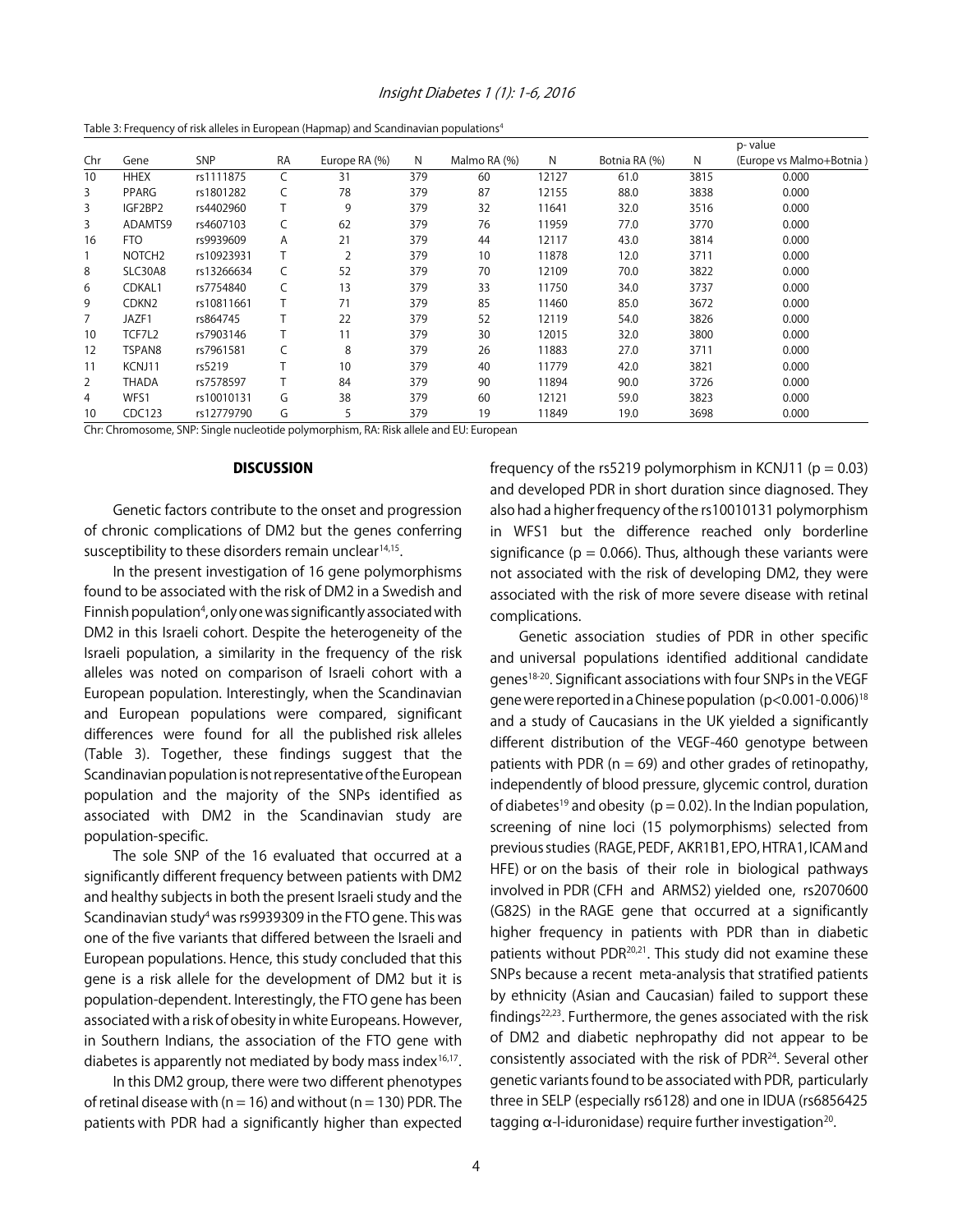This study is unique in the strict definition of the study group wherein we compare patients with no PDR despite a long duration of DM2 and patients with PDR within a short period of disease onset. This led to small group of PDR patients.

New technologies are being developed to explore genetic risk factors for DM2 and its complications. A recent genome-wide analysis of gene-SNPs (SWAP) performed in a large cohort of Japanese patients with PDR, with or without nephropathy and highlighted the usefulness of SWAP for studying susceptibility to common diseases<sup>15</sup>. Others have described the application of next-generation parallel sequencing using whole-genome or target region resequencing to in examine individual genetic variations in DM24,25. These data, combined with clinical studies of complications, disease progression and response to treatment have important implications for improving the outcome of patients with DM2.

## **CONCLUSION**

The gene variants associated with DM2 in the Scandinavian population are apparently population-specific. In Israelis, the FTO variant may play a predictive role in DM2 and the KCNJ11 variant in PDR. More studies are needed in larger samples with a longer duration of PDR.

# ACKNOWLEDGMENT

This study was partially supported by the Zanvyl and Isabelle Krieger Fund, Baltimore, MD.

#### **REFERENCES**

- 1. Antonetti, D.A., R. Klein and T.W. Gardner, 2012. Diabetic retinopathy. New Engl. J. Med., 366: 1227-1239.
- 2. American Diabetes Association, 2012. Diagnosis and classification of diabetes mellitus. Diabetes Care, 35: S64-S71.
- 3. American Diabetes Association, 2013. Diagnosis and classification of diabetes mellitus. Diabetes Care, 36: S67-S74.
- 4. Lyssenko, V., A. Jonsson, P. Almgren, N. Pulizzi and B. Isomaa et al., 2008. Clinical risk factors, DNA variants and the development of type 2 diabetes. N. Engl. J. Med., 359: 2220-2232.
- 5. Kollias, A.N. and M.W. Ulbig, 2010. Diabetic retinopathy: Early diagnosis and effective treatment. Deutsches Arzteblatt Int., 107: 75-84.
- 6. Davis, M.D., M.R. Fisher, R.E. Gangnon, F. Barton and L.M. Aiello et al., 1998. Risk factors for high-risk proliferative diabetic retinopathy and severe visual loss: Early treatment diabetic retinopathy study report #18. Invest. Ophthalmol. Visual Sci., 39: 233-252.
- 7. Florez, J.C., J. Hirschhorn and D. Altshuler, 2003. The inherited basis of diabetes mellitus: Implications for the genetic analysis of complex traits. Annu. Rev. Genom. Hum. Genet., 4: 257-291.
- 8. Altshuler, D., J.N. Hirschhorn, M. Klannemark, C.M. Lindgren and M.C. Vohl et al., 2000. The common PPARy Pro12Ala polymorphism is associated with decreased risk of type 2 diabetes. Nature Genet., 26: 76-80.
- 9. Grant, S.F., G. Thorleifsson, I. Reynisdottir, R. Benediktsson and A. Manolescu et al., 2006. Variant of Transcription Factor 7-Like 2 (TCF7L2) gene confers risk of type 2 diabetes. Nat. Genet., 38: 320-323.
- 10. Saxena, R., B.F. Voight , V. Lyssenko , N.P. Burtt and P.I. de Bakker et al., 2007. Genome-wide association analysis identifies loci for type 2 diabetes and triglyceride levels. Science, 316: 1331-1336.
- 11. Zeggini, E., M.W. Weedon, C.M. Lindgren, T.M. Frayling and K.S. Elliott et al., 2007. Replication of genome-wide association signals in UK samples reveals risk loci for type 2 diabetes. Science, 316: 1336-1341.
- 12. Simonis-Bik, A.M., G. Nijpels, T.W. van Haeften, J.J. Houwing-Duistermaat and D.I. Boomsma et al., 2010. Gene variants in the novel type 2 diabetes loci CDC123/CAMK1D, THADA, ADAMTS9, BCL11A and MTNR1B affect different aspects of pancreatic β-cell function. Diabetes, 59: 293-301.
- 13. Dratviman-Storobinsky, O., Y. Cohen, S. Frenkel, J. Pe'er and N. Goldenberg-Cohen, 2010. Lack of oncogenic GNAQ mutations in melanocytic lesions of the conjunctiva as compared to uveal melanoma. Invest. Ophthalmol. Visual Sci., 51: 6180-6182.
- 14. Radha, V., M. Rema and V. Mohan, 2002. Genes and diabetic retinopathy. Indian J. Ophthalmol., 50: 5-11.
- 15. Maeda, S., 2004. Genome-wide search for susceptibility gene to diabetic nephropathy by gene-based SNP. Diabetes Res. Clin. Pract., 66: S45-S47.
- 16. Yajnik, C.S., C.S. Janipalli, S. Bhaskar, S.R. Kulkarni and R.M. Freathy et al., 2009. FTO gene variants are strongly associated with type 2 diabetes in South Asian Indians. Diabetologia, 52: 247-252.
- 17. Li, H., T.O. Kilpelainen, C. Liu, J. Zhu and Y. Liu et al., 2012. Association of genetic variation in FTO with risk of obesity and type 2 diabetes with data from 96,551 East and South Asians. Diabetologia, 55: 981-995.
- 18. Yang, X., Y. Deng, H. Gu, X. Ren and N. Li et al., 2014. Candidate gene association study for diabetic retinopathy in Chinese patients with type 2 diabetes. Mol. Vision, 20: 200-214.
- 19. Ray, D., M. Mishra, S. Ralph, I. Read, R. Davies and P. Brenchley, 2004. Association of the VEGF gene with proliferative diabetic retinopathy but not proteinuria in diabetes. Diabetes, 53: 861-864.